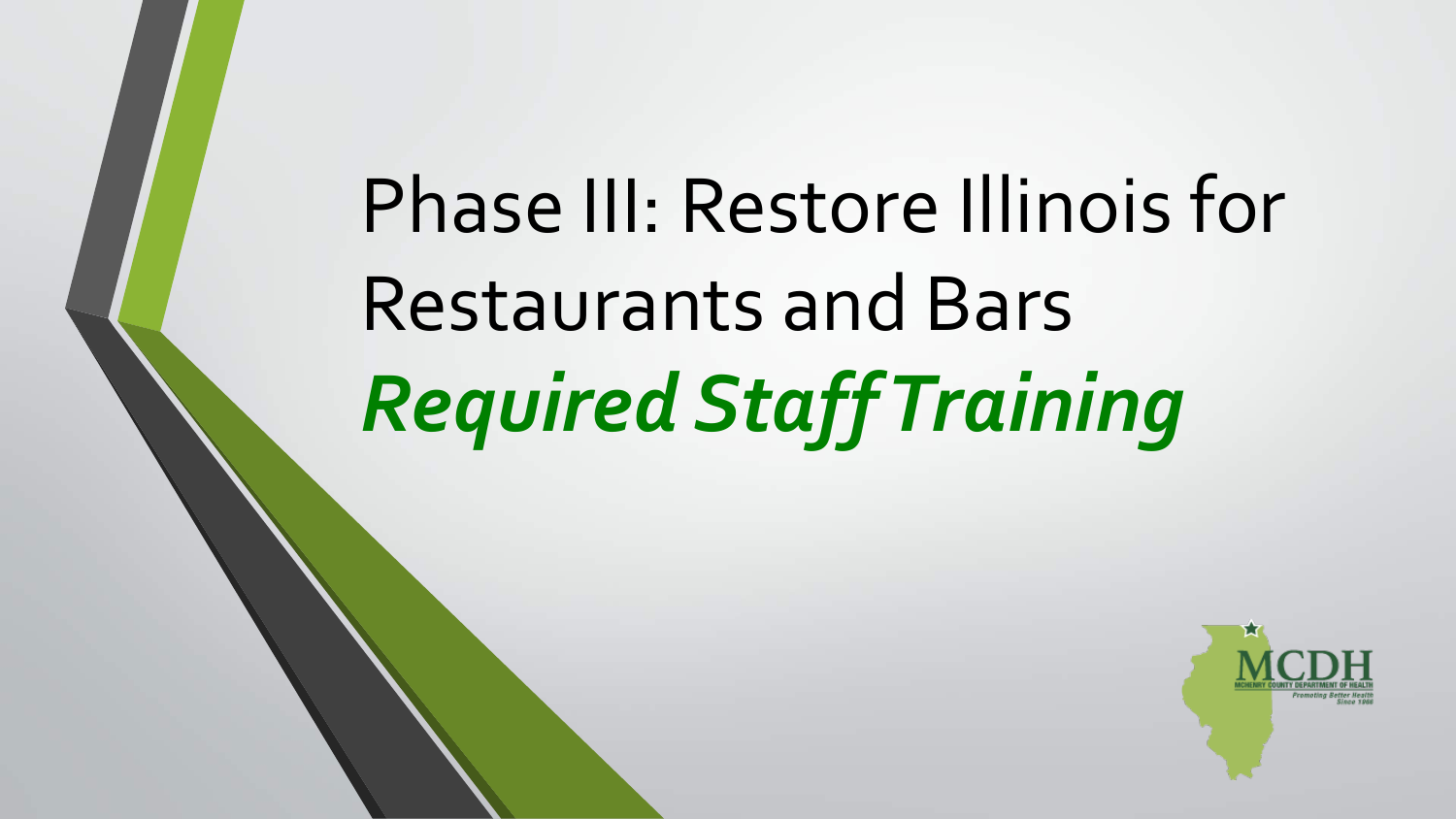# Sources of Exposure to COVID-19 Virus

- Covid-19 is thought to spread mainly from person-to-person
	- People in close contact (less than 6 feet)
	- Through respiratory droplets when infected person coughs, sneezes, talks. These droplets can land in the mouths or noses of people who are nearby or possibly be inhaled into the lungs.
	- May be spread by people who are not showing symptoms
- By touching a surface or object that has the virus on it (not thought to be the main way)
- Risk of spread between animals and people is considered to be low
- As more is learned about this virus, sources of exposure can change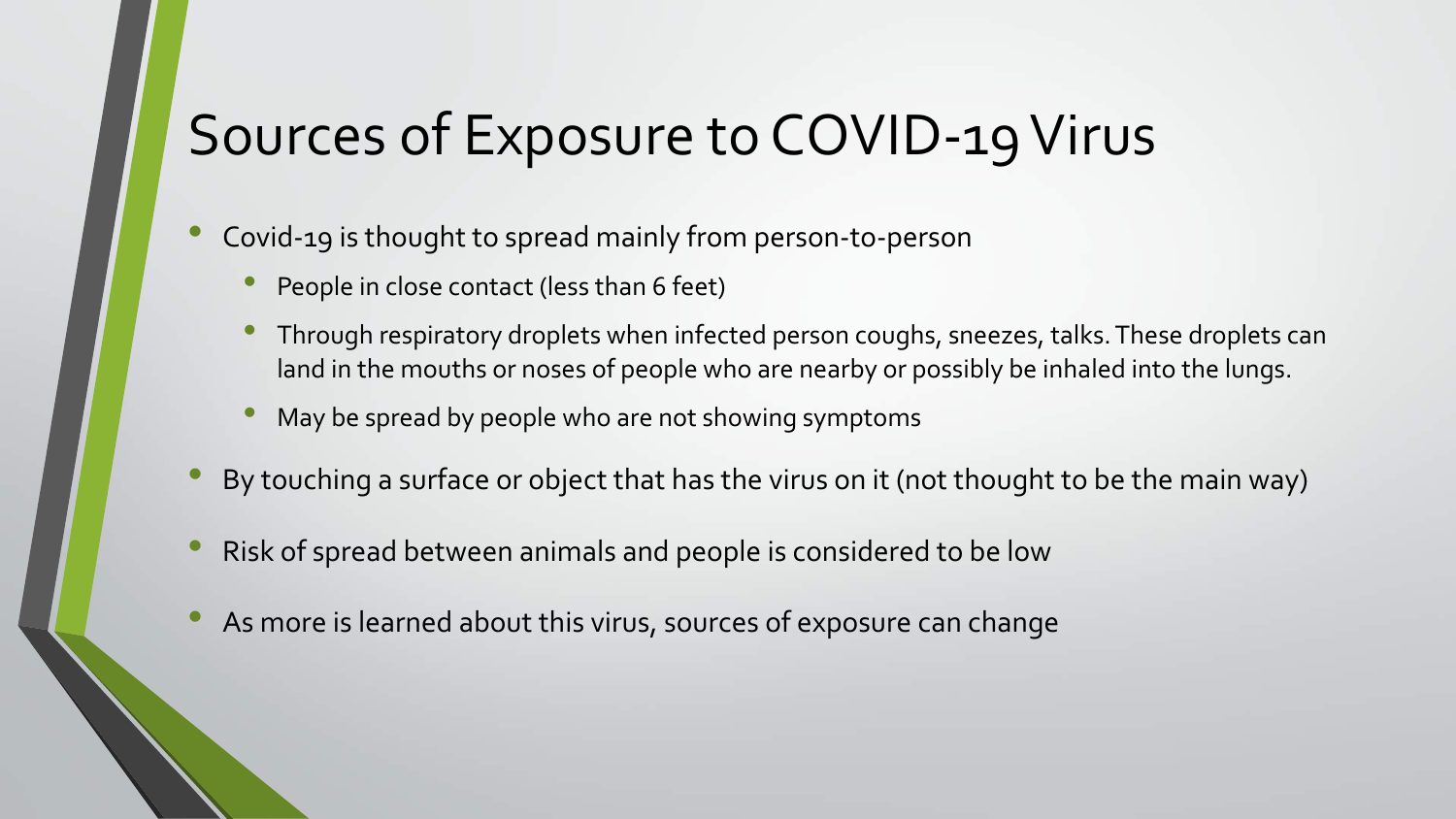### Hazards Associated with Exposure to Virus

- Working/gathering in close contact (less than 6 feet)
- Crowded places / mass gatherings
- Coughs / sneezes without face covering
- Common touch surfaces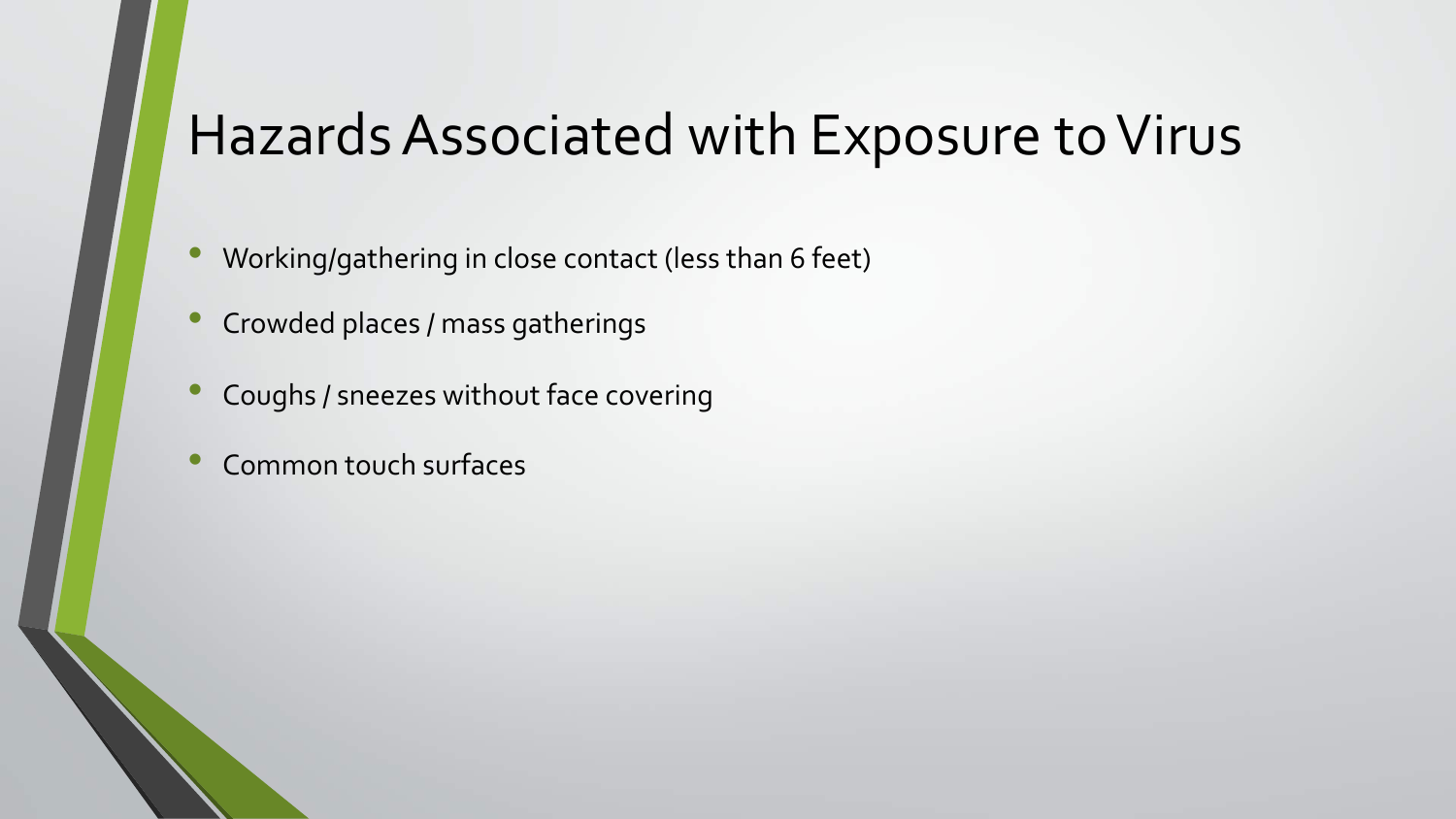# Workplace Protocols: Prevent/Reduce Exposure to COVID-19 Virus

- Employee face coverings over nose and mouth when within 6 feet of others
- 6 foot separation between tables
- Additional social distancing protocols
- Handwashing / sanitizer for staff and customers
- Frequent and thorough handwashing
- Monitoring of employee health for COVID-19 symptoms in addition to normal food employee health monitoring
- No self-service areas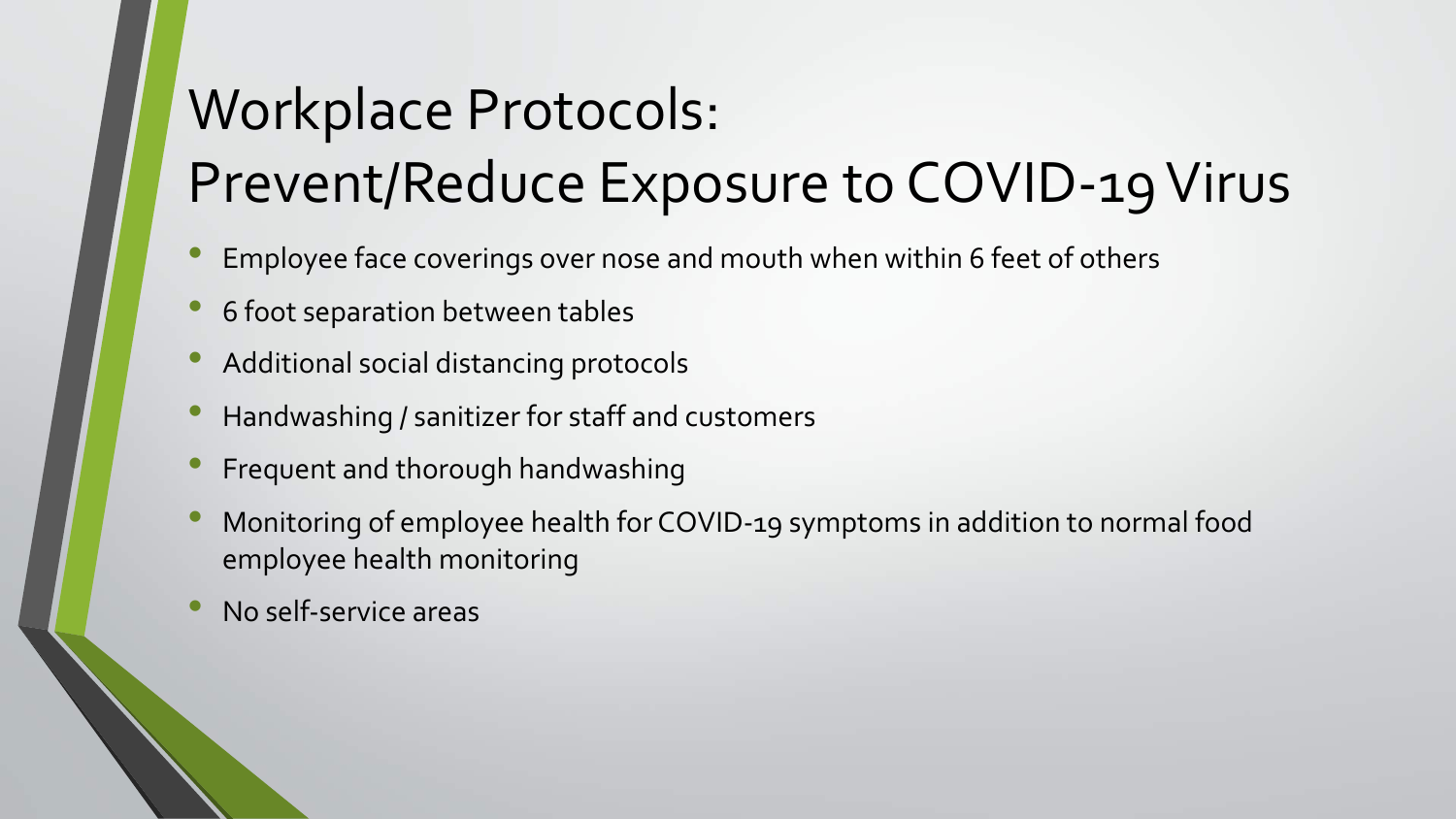# Workplace Protocols: Prevent/Reduce Exposure to COVID-19 Virus

- No table pre-sets
- Single use condiments
- No refilling customer beverage containers (use new glass every time)
- Use disposable dishware if possible
- Use disposable or touchless menus if possible (if not, clean and sanitize after each use)
- Customers should handle their own leftovers to-go
- Limit service to carry-out or to-go if inclement weather
- Frequent cleaning and disinfecting of common touch surfaces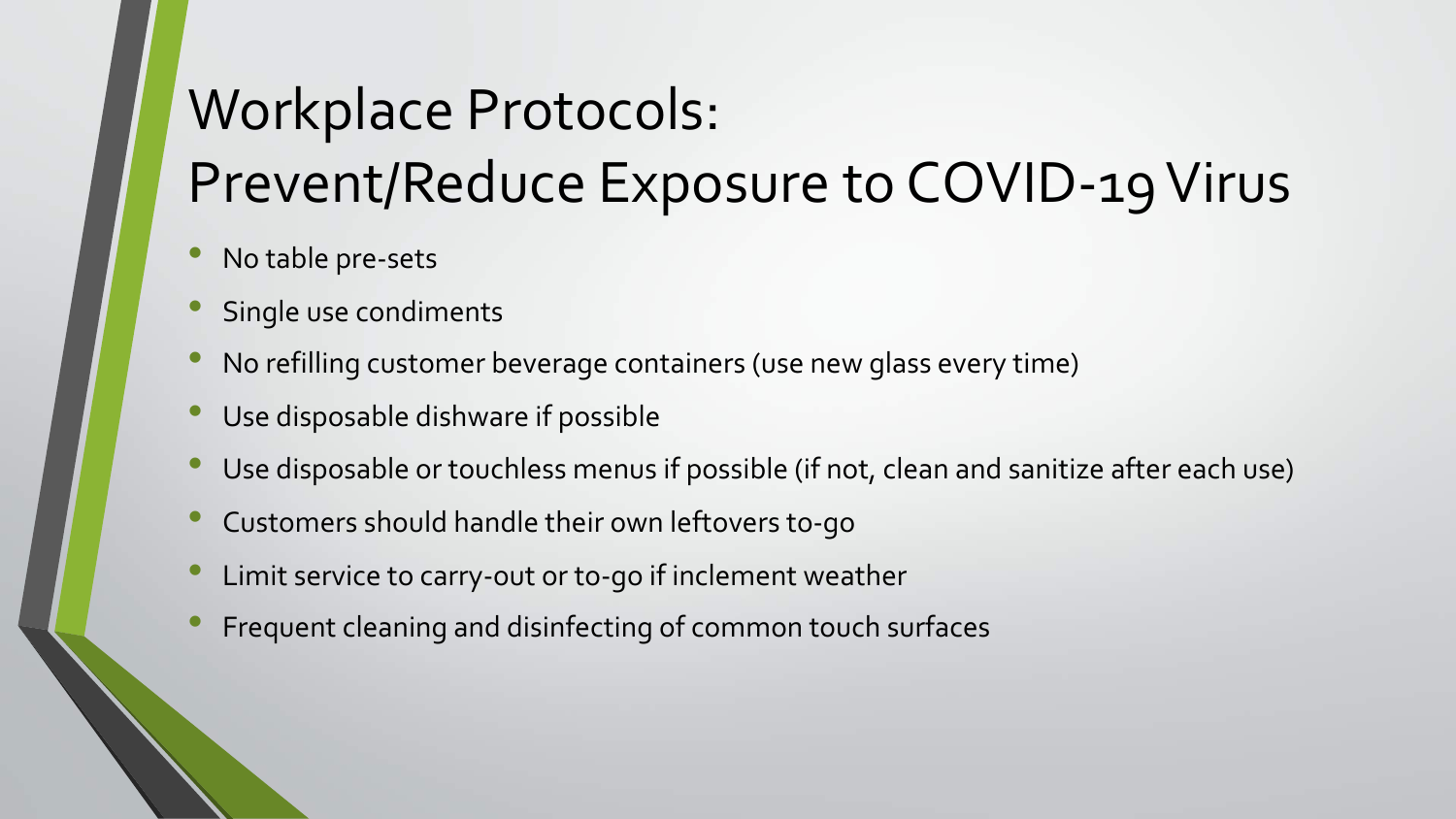# Symptoms of COVID-19

- Fever or chills
- Cough
- Shortness of breath
- Difficulty breathing
- **Fatique**
- Muscle or body aches
- Headache
- New loss of taste or smell
- Sore throat
- Congestion or runny nose
- Nausea or vomiting
- Diarrhea
- Symptoms may appear 2-14 days after exposure to the virus
- This list does not include all possible symptoms. CDC updates the list as more is learned about the virus.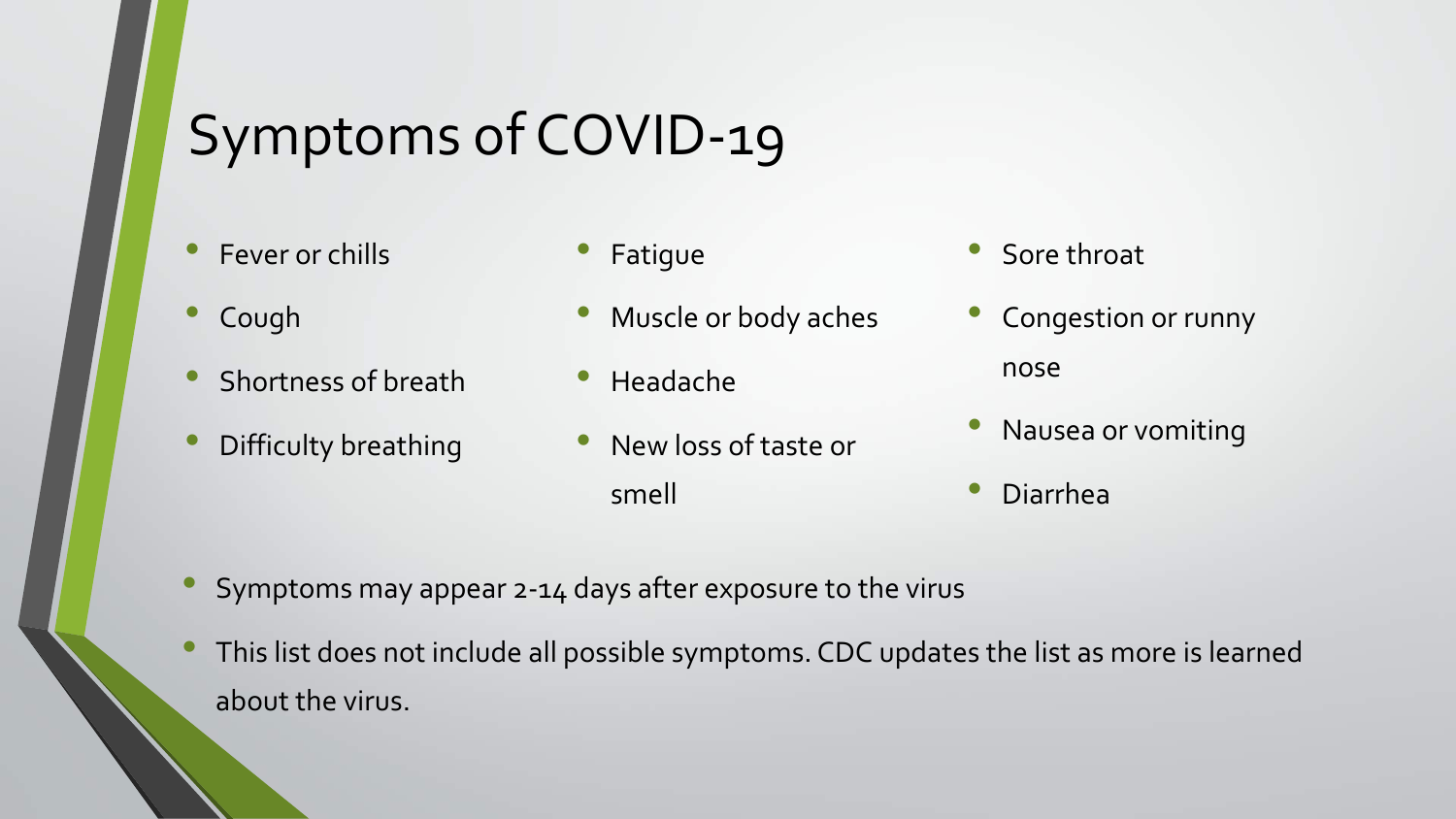# What To Do If You Are Sick

- Stay at home if feeling ill
- Report symptoms per establishment protocol to supervisor
- Follow current Centers for Disease Control and Prevention (CDC) guidelines regarding testing, isolation and quarantine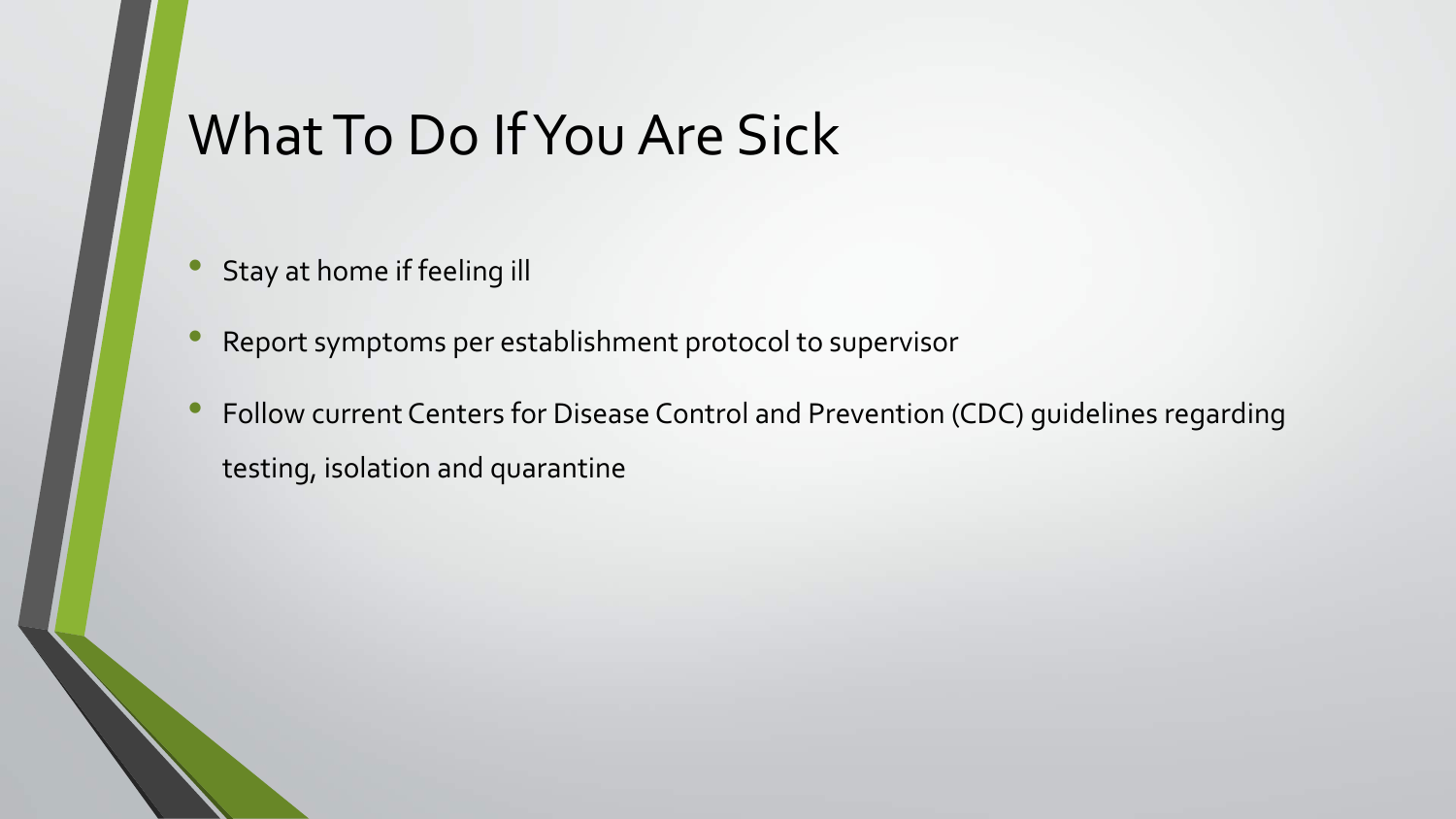### High Risk Populations

- Since COVID-19 is a new disease, all risk factors for disease haven't been identified, but the following individuals appear to be at greatest risk:
	- People 65 years and older
	- People who live in congregate living settings such as a nursing homes or long-term care facilities
	- People of all ages with underlying medical conditions including chronic lung disease, serious heart conditions, severe obesity, diabetes, chronic kidney disease undergoing dialysis and liver disease and people with compromised immune systems for any reason.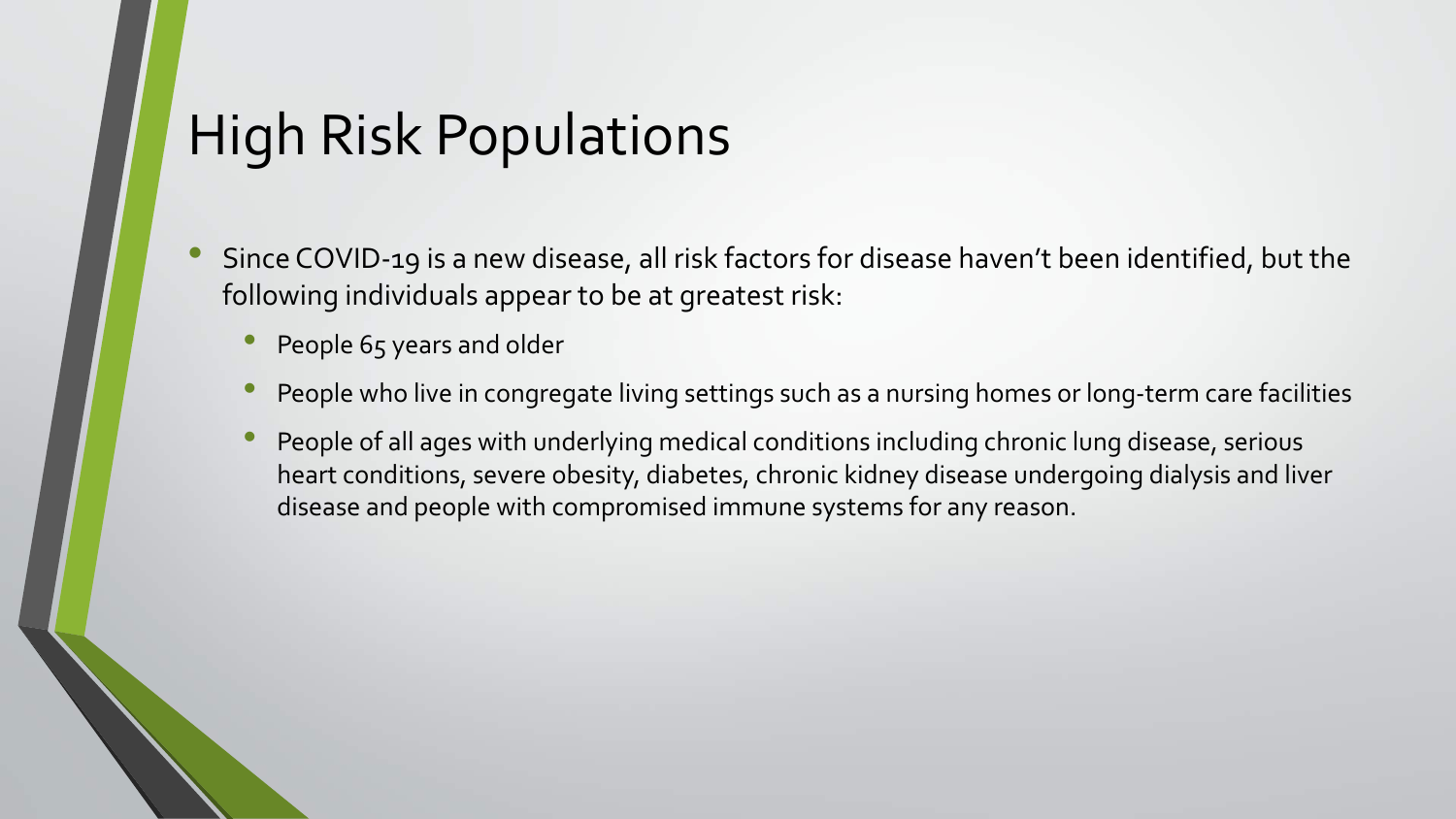# Isolation of Individuals with Suspected/Confirmed COVID-19

- If an employee does contract COVID-19:
	- Remain isolated at home for a minimum of 10 days after symptom onset
	- Can be released after fever free and feeling well for at least 72 hours OR has 2 negative COVID-19 tests in a row, with tests a minimum of 24 hours apart
- Any employee who has had close contact with co-worker or other person diagnosed with COVID-19:
	- Required to quarantine for 14 days after the last/most recent contact with the infectious individual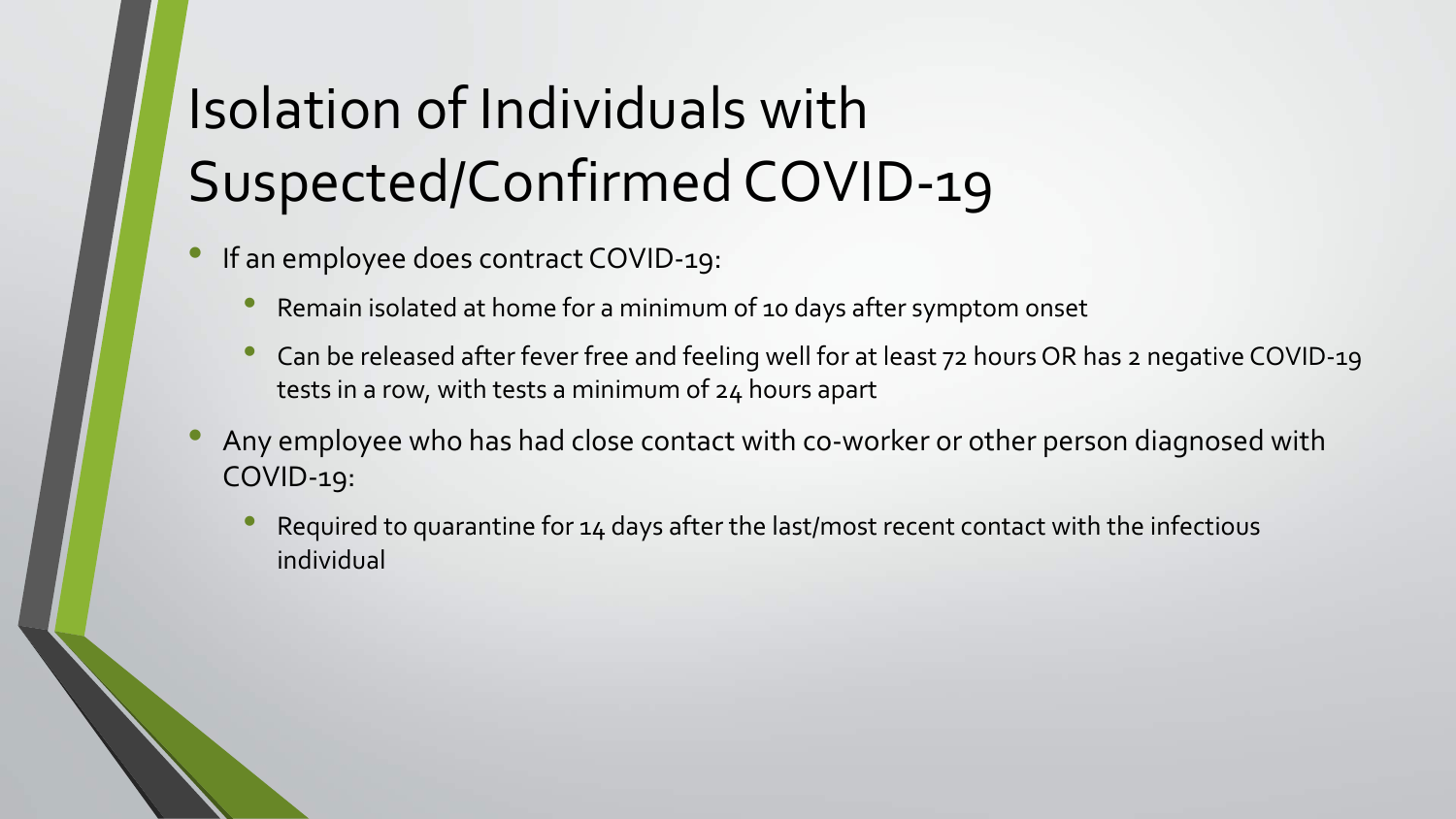### Reporting of Possible Cases

• Call the McHenry County Department of Health Disease Program at **815-334-4500** with any possible cases to receive confirmation and guidance.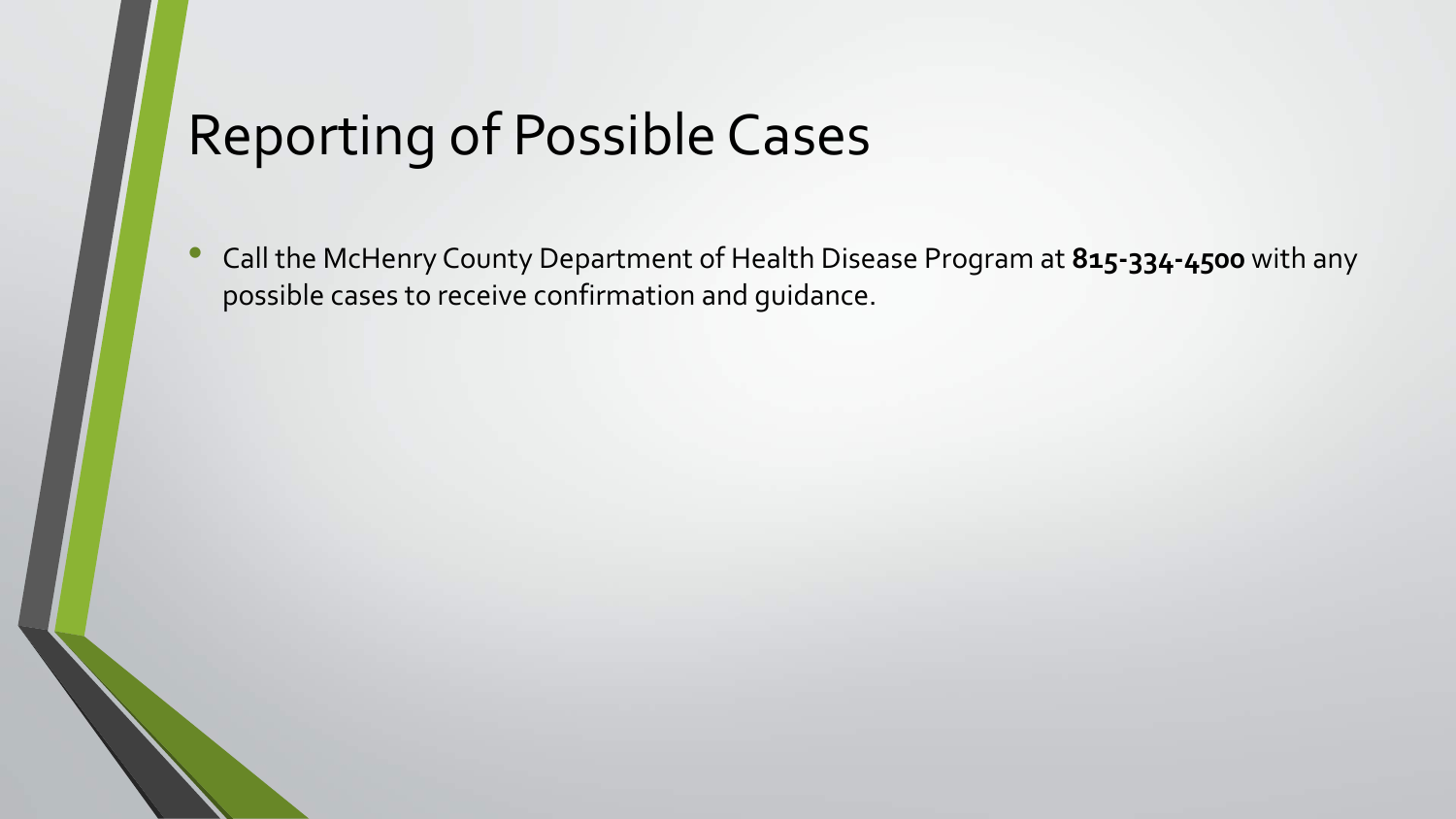### General Health

- Employees should wear face coverings over their nose and mouth when within 6 feet of others
- Seating to be arranged to provide a minimum of 6 feet between tables
- Hand washing capability or sanitizer to be provided for employees and customers
- Employees to wash hands upon arrival to work and consistent with Section 2-3.01.14 of the 2017 FDA Retail Food Code
- Gloves should be worn by staff preparing food per food handling protocols including Ready-to-Eat foods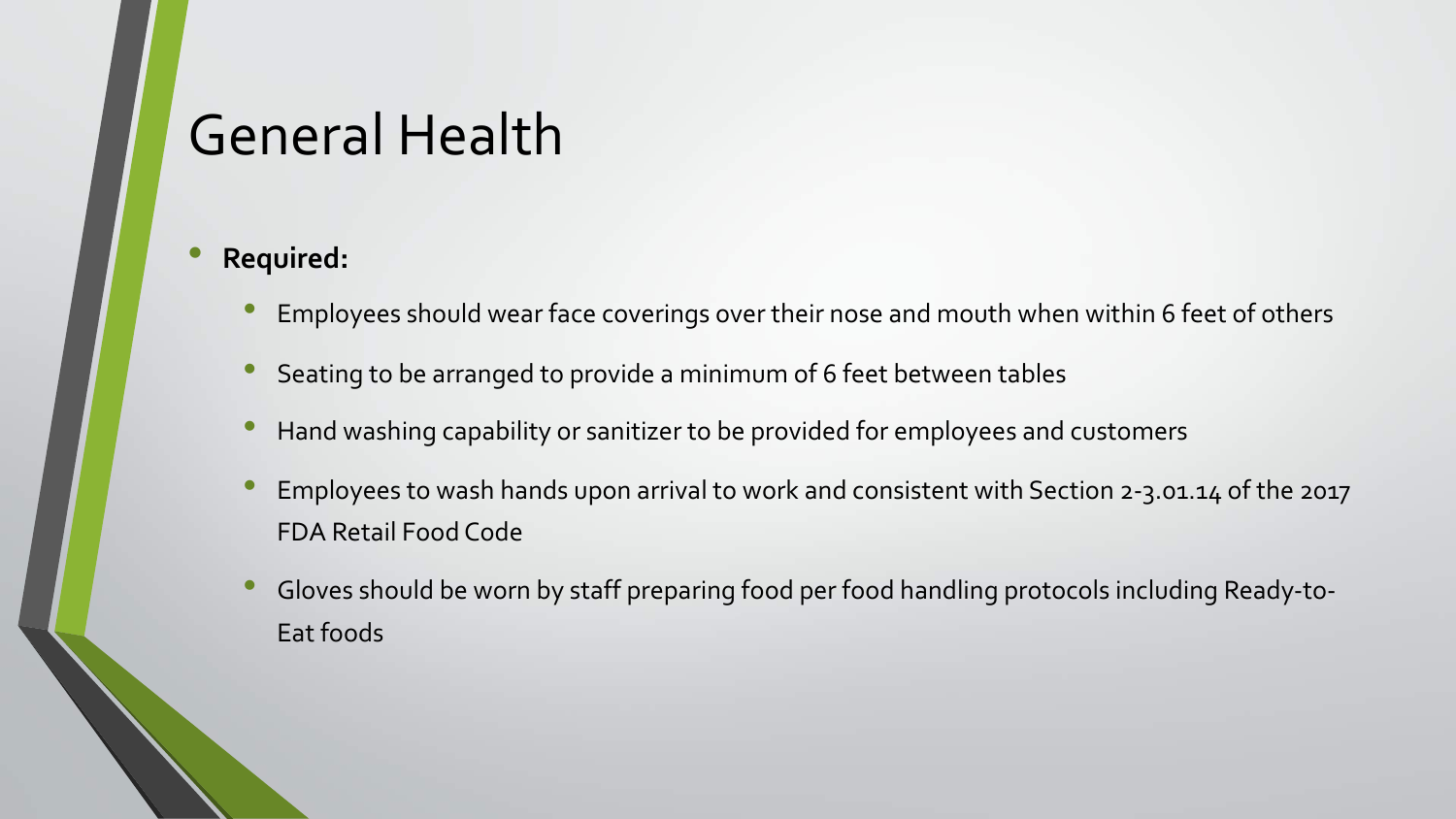# Use of Face Coverings

#### • How?

- Wash your hands before putting on your face covering
- Put it over your nose and mouth and secure it under your chin
- Try to fit it snugly against the sides of your face
- Why?



- Wear a face covering to help protect others in case you're infected but don't have symptoms
- **Don't** put the covering around your neck or up on your forehead
- **Don't** touch the outside of the face covering; assume it is contaminated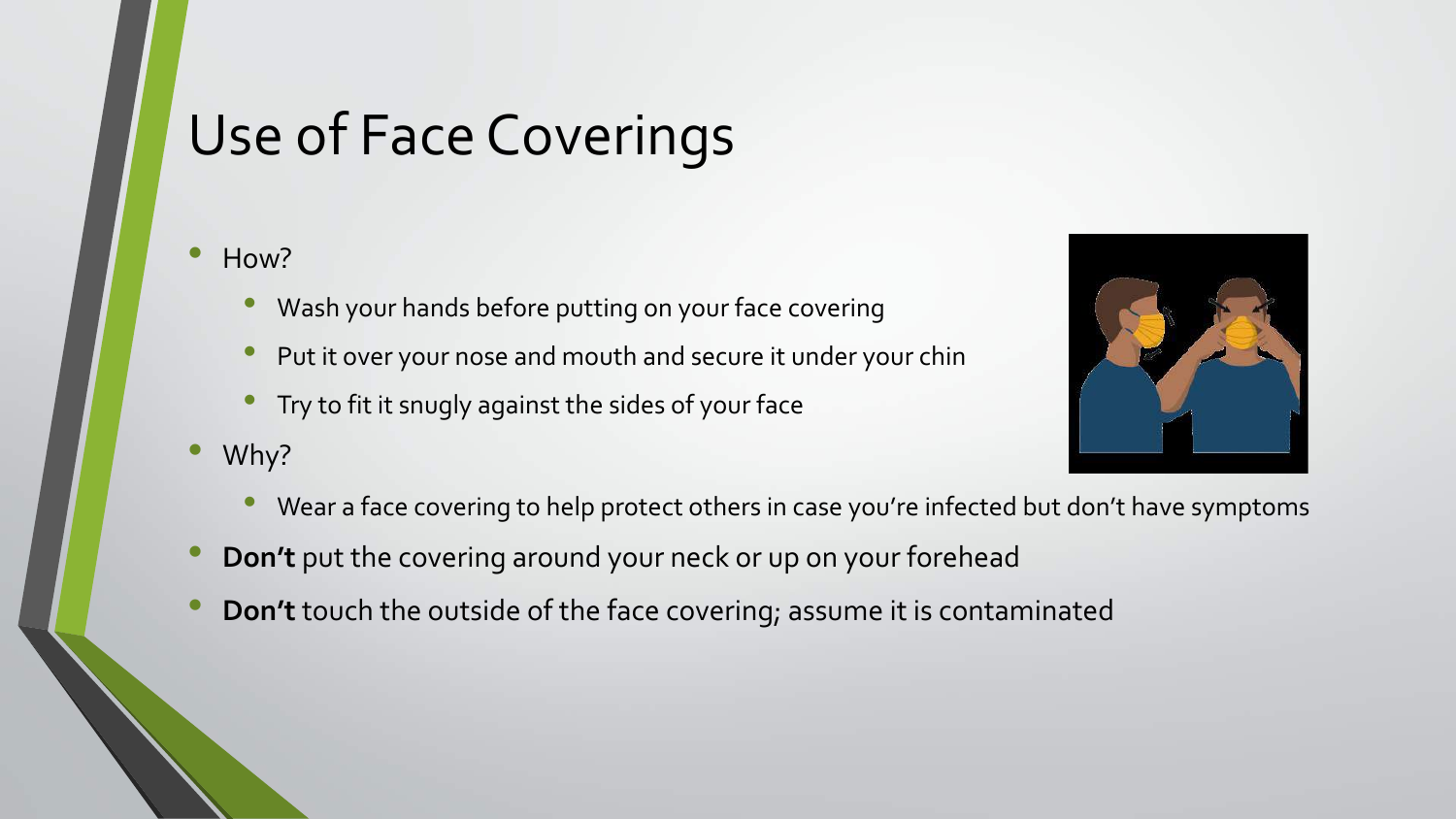### HR Policies

#### • **Required:**

- Provide training on back to work policies in relation to COVID guidelines
- Employees should not report to, or be allowed to remain at work if they are sick or symptomatic:
	- **Coughing, shortness of breath or difficulty breathing, fever of 100.4°F or above (38°C), chills, muscle pain, headache, sore throat, new loss of taste or smell, or other CDC-identified symptoms**.
	- Employees who are sick or symptomatic should be encouraged to seek evaluation from their primary care provider and get tested for COVID-19

#### • **Recommended:**

• Provide reasonable accommodation for COVID-19 vulnerable employees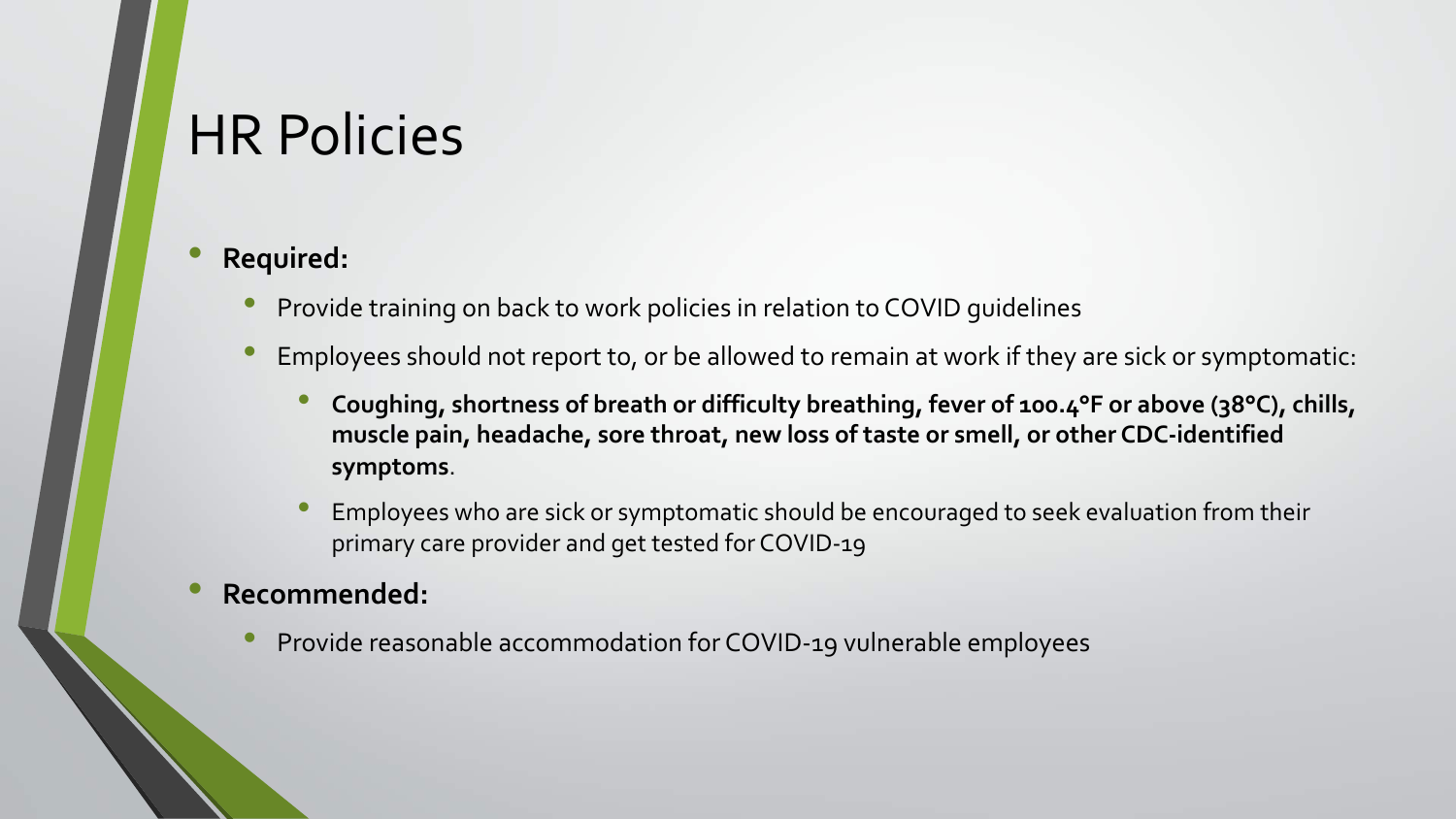# Travel Policies

- Limit non-essential business travel
	- If travel is necessary, employee should follow CDC considerations to protect themselves and others during the trip
		- Wear face masks if 6 feet social distancing is not attainable.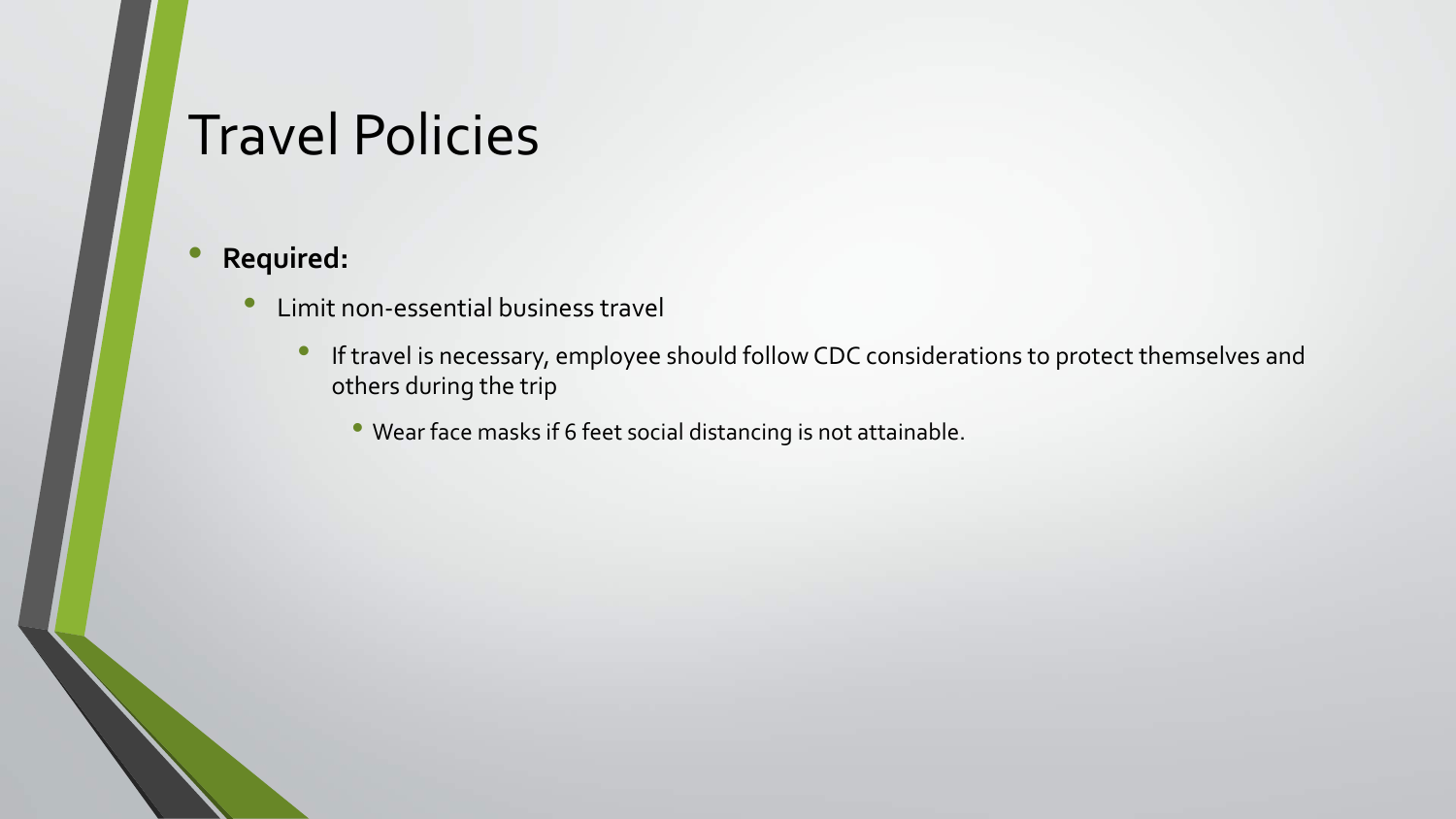# Health Monitoring

- Employers should screen employees upon entry into the workplace and mid-shift to verify no presence of COVID-19 symptoms
- Information should be posted about COVID-19 symptoms in order to allow employees to selfassess their symptoms and consider going home if needed
- If an employee tests positive for COVID-19, the current CDC and Illinois Department of Public Health (IDPH) guidelines for isolation, quarantine and contact tracing will be followed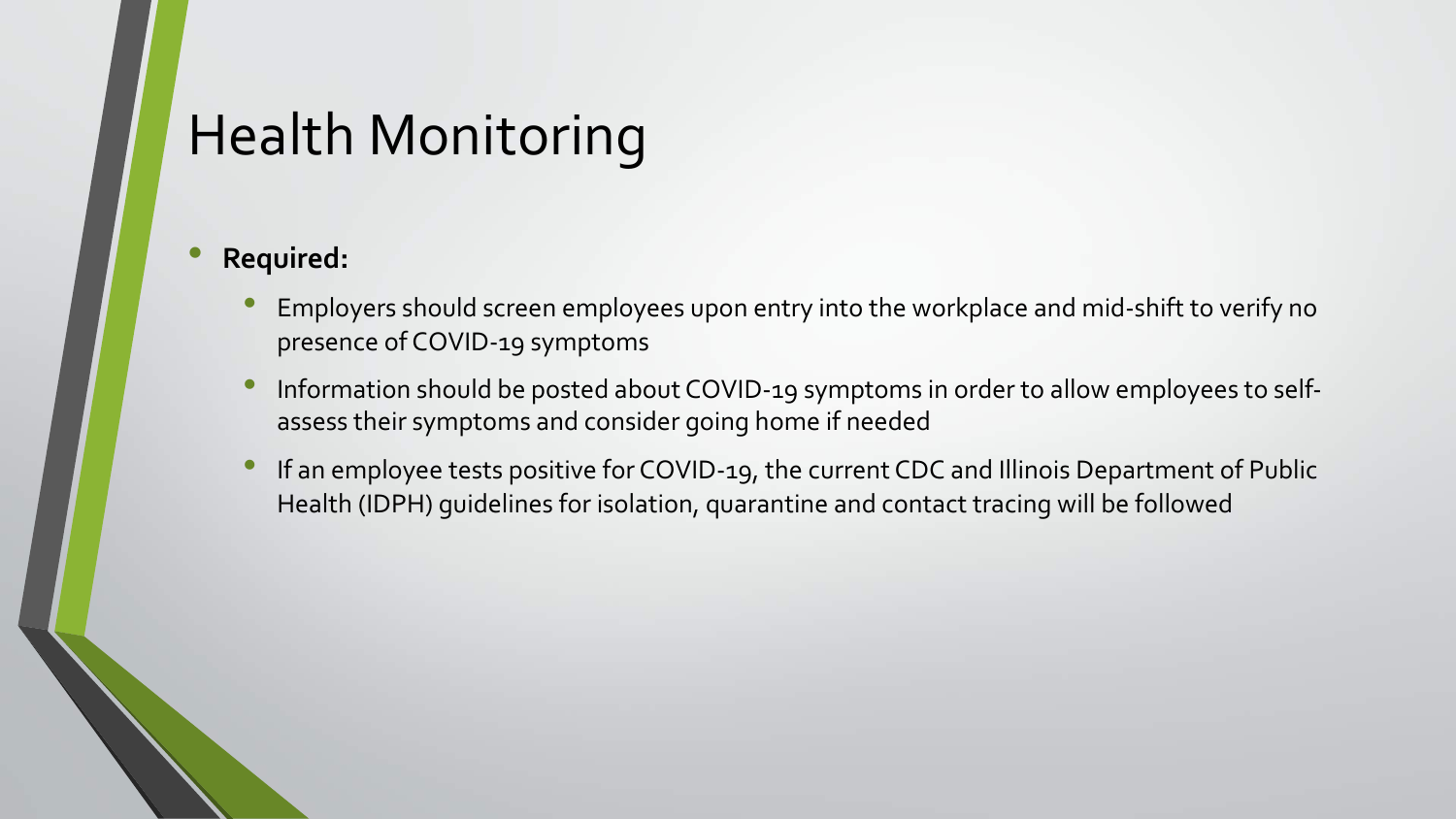- Display signage at entry with face covering requirements, social distancing guidelines, and cleaning protocols (multiple languages as needed)
- Configure space to allow for 6 foot separation between tables and customer areas
- Close congregate areas, self-service food areas, buffets, salad bars, coffee stations, beverage stations, etc.
- Eliminate table presets use single packet condiments or washable bowl or single use paper cups
	- No shared condiments
- Use disposable or rolled/sleeved silverware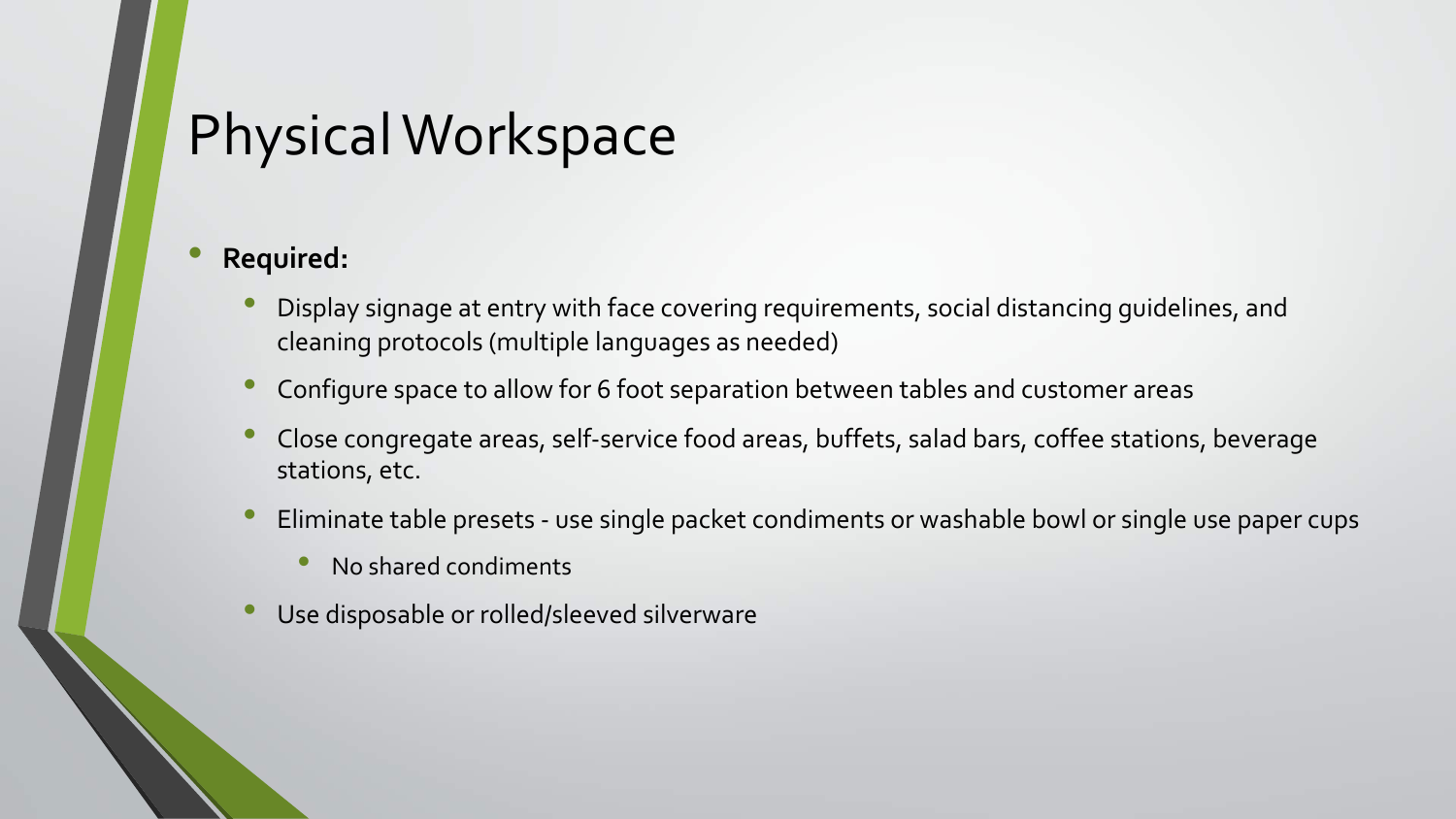- Menus should be disposable, touchless, or sanitized between each use
- No refilling customer beverages. A **new,** cleaned glass should be used with each refill
- Water fountains in employee breakrooms, except for touchless water bottle refill stations, should be made unavailable for use
- Only customers should handle their own leftover food
- Take-out area must allow for at least 6 feet of separation from seated customers
- In case of inclement weather or emergency, food should be packaged to-go and customers encouraged to leave.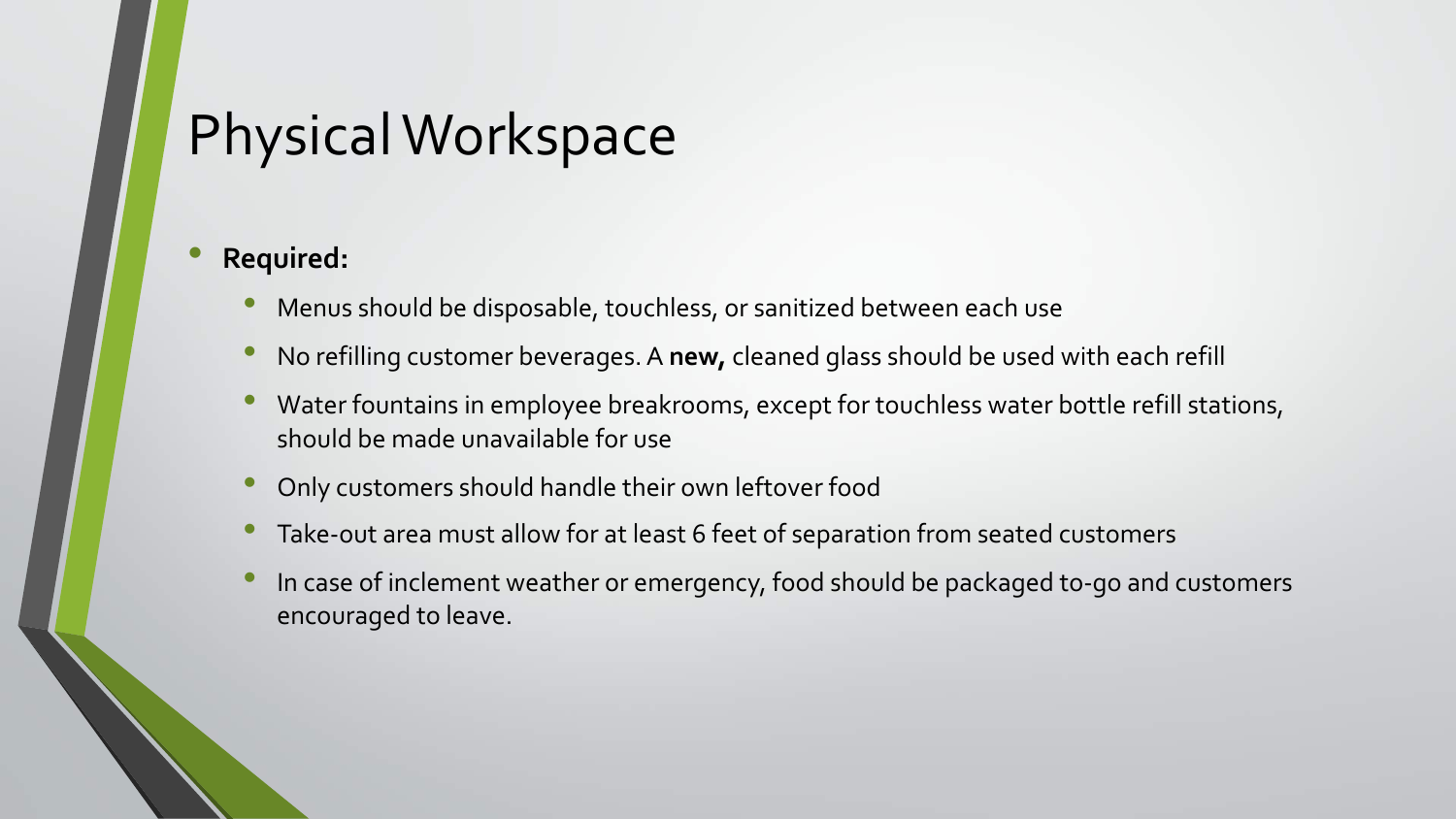- Use service trays to deliver items to table to minimize hand contact
- Display:
	- visual markers 6 feet apart at where customers line up
	- signage at exits of restrooms to promote use of paper towel to open door for exit
	- signage to promote distancing within shared restrooms
- If practical, install impermeable barriers (i.e. plexiglass) between street or sidewalk traffic, between tables and in close contact areas.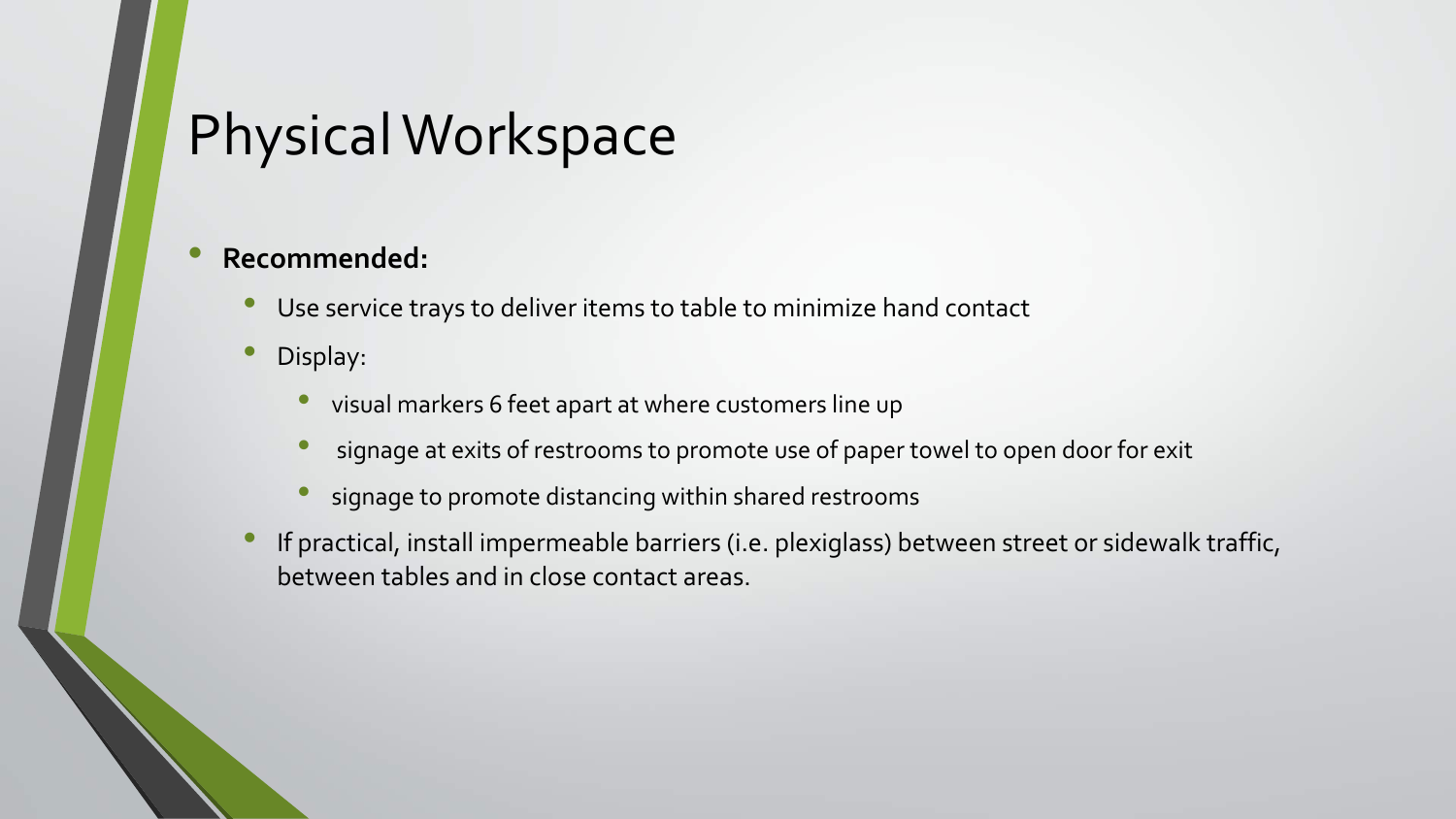- If practical, implement touchless transactions
- If practical, allow one-way traffic flow in and out of restaurant to the outdoor seating area to limit any congregation
- Where building management practices allow, increase air turnover rates in occupied spaces and increase outside make-up air to the maximum extent practical.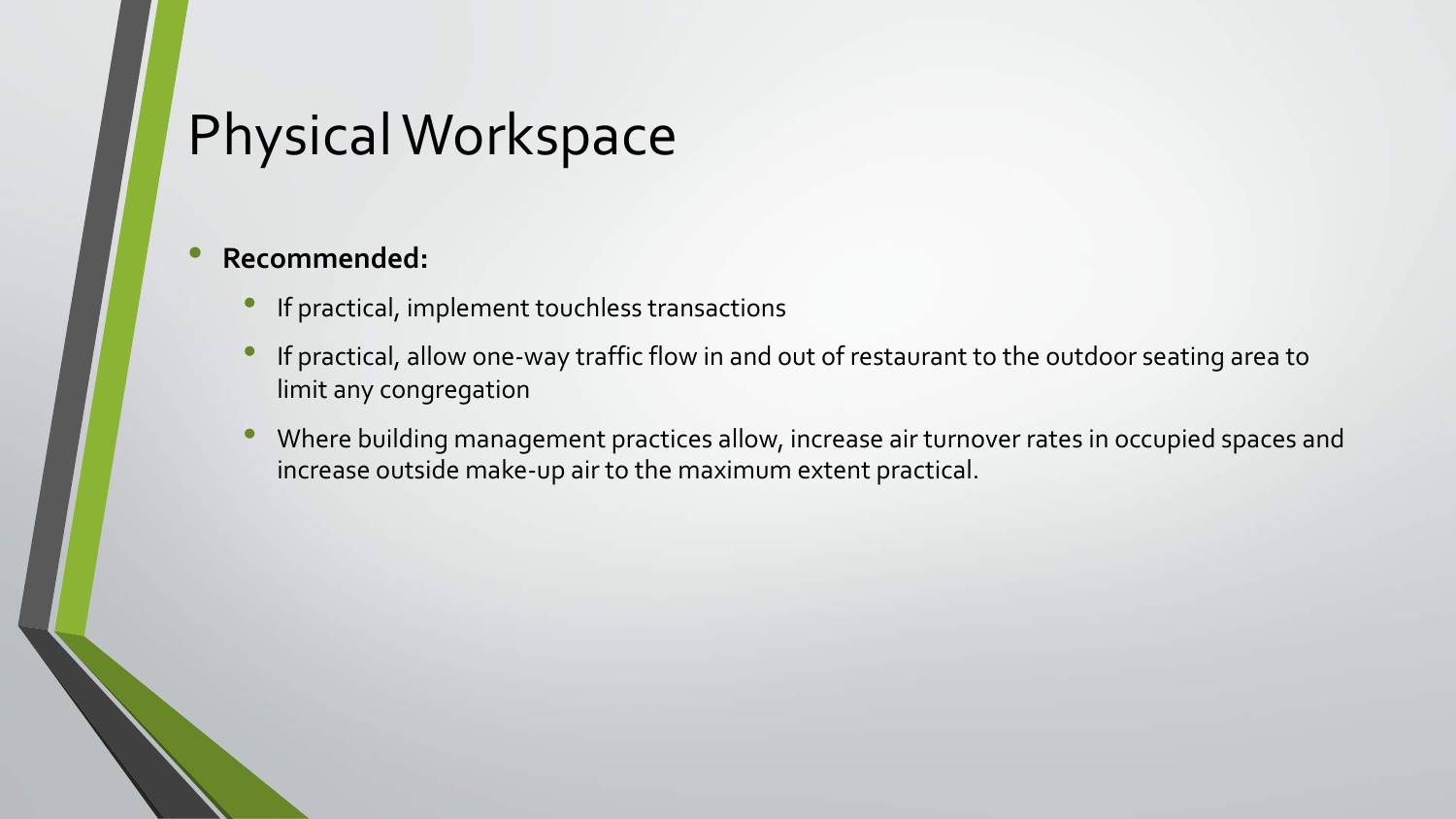# Disinfecting/Cleaning Procedures

#### • **Required**: Cleaning and sanitize the following items

- Tables and chairs after each party (use) and at closing time
- Discard single-use articles after each use
- Common touched surfaces every 30 minutes (restrooms, doorknobs, railings, etc.)
- Multi-use items such as menus, pens , check presenters, etc. after each use

- Provide hand sanitizer in outdoor seating area for customers
- Create a cleaning/sanitizing schedule and designate a staff member(s) to be responsible for cleaning/sanitizing the areas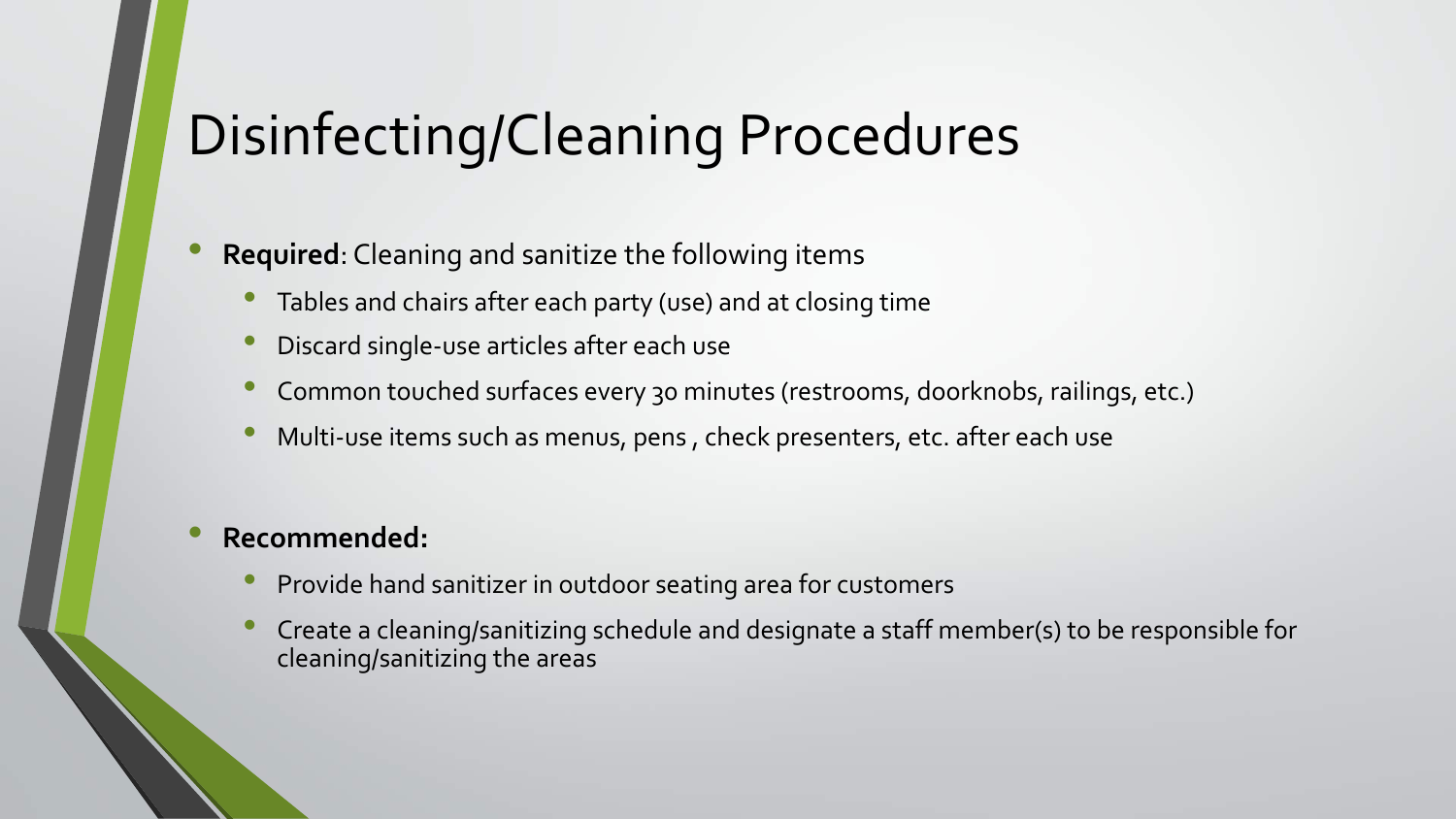# Staffing and Attendance

#### • **Required:**

- Arrange tables 6 feet apart
- Employees should social distance from customers when not performing services
- Limit occupancy in common areas to allow for social distancing of 6 feet or greater
- Live music is permitted but must follow social distancing guidelines, performers must wear a face covering

- Alter hours of operations to allow for cleaning sanitizing and spread out customer traffic
- Stagger shift start and end times for employees
- If practical, group employees on same shift schedules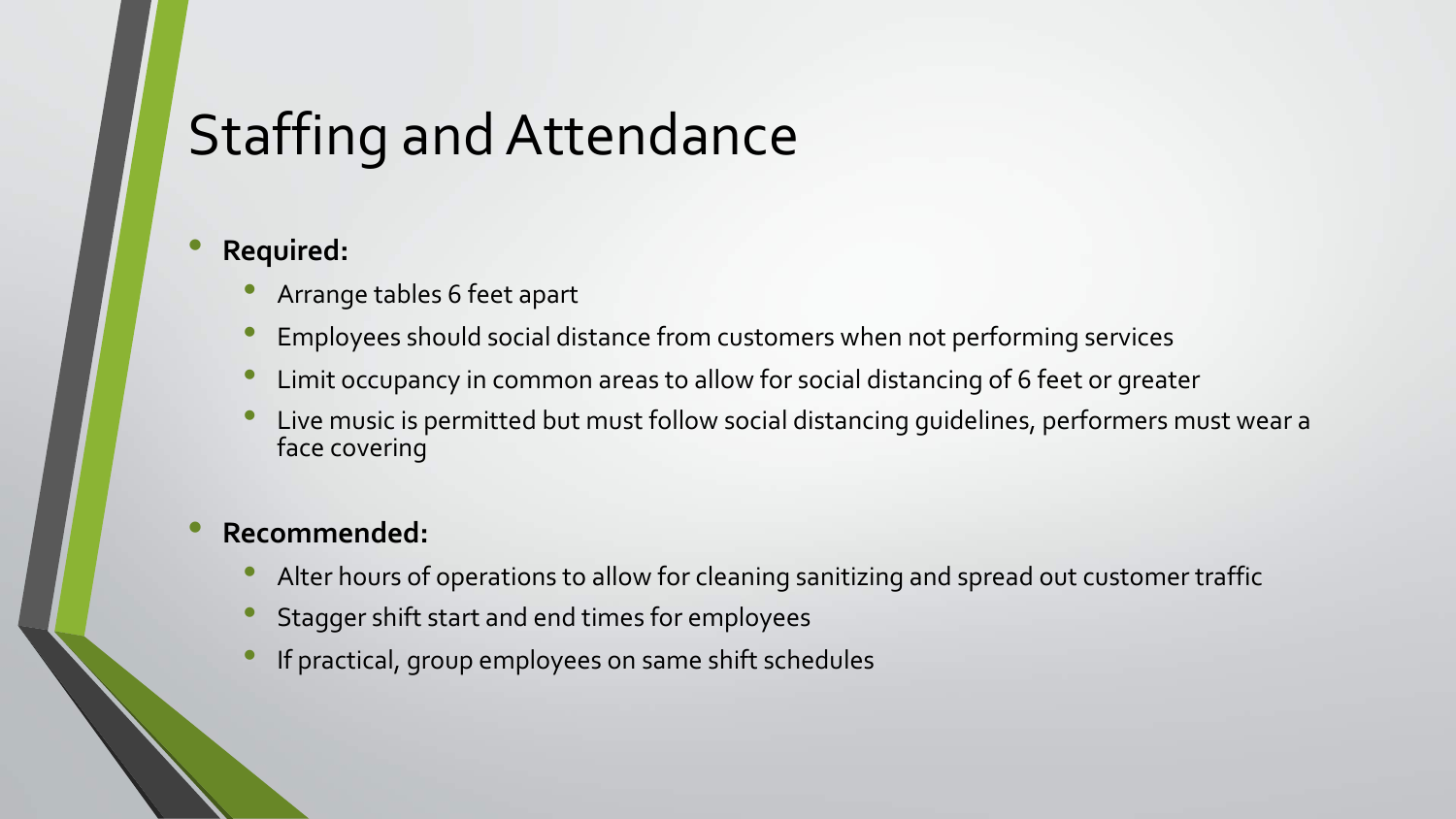### External Interactions

#### • **Required:**

- Screen external suppliers or non-customer visitors before entry, or while requiring them to wait in a designated area, for COVID-19 symptoms.
	- If practical, employer should take their temperature
- Maintain a log of all external non-customer visitors that enter the facility
- Face coverings should be worn over nose and mouth
	- Exceptions can be made for people with a medical condition or disabilities that prevent them from safely wearing a face covering.

- Limit contact between external suppliers and employees
- Restrict suppliers from entering premises
	- i.e. deliveries dropped off at the door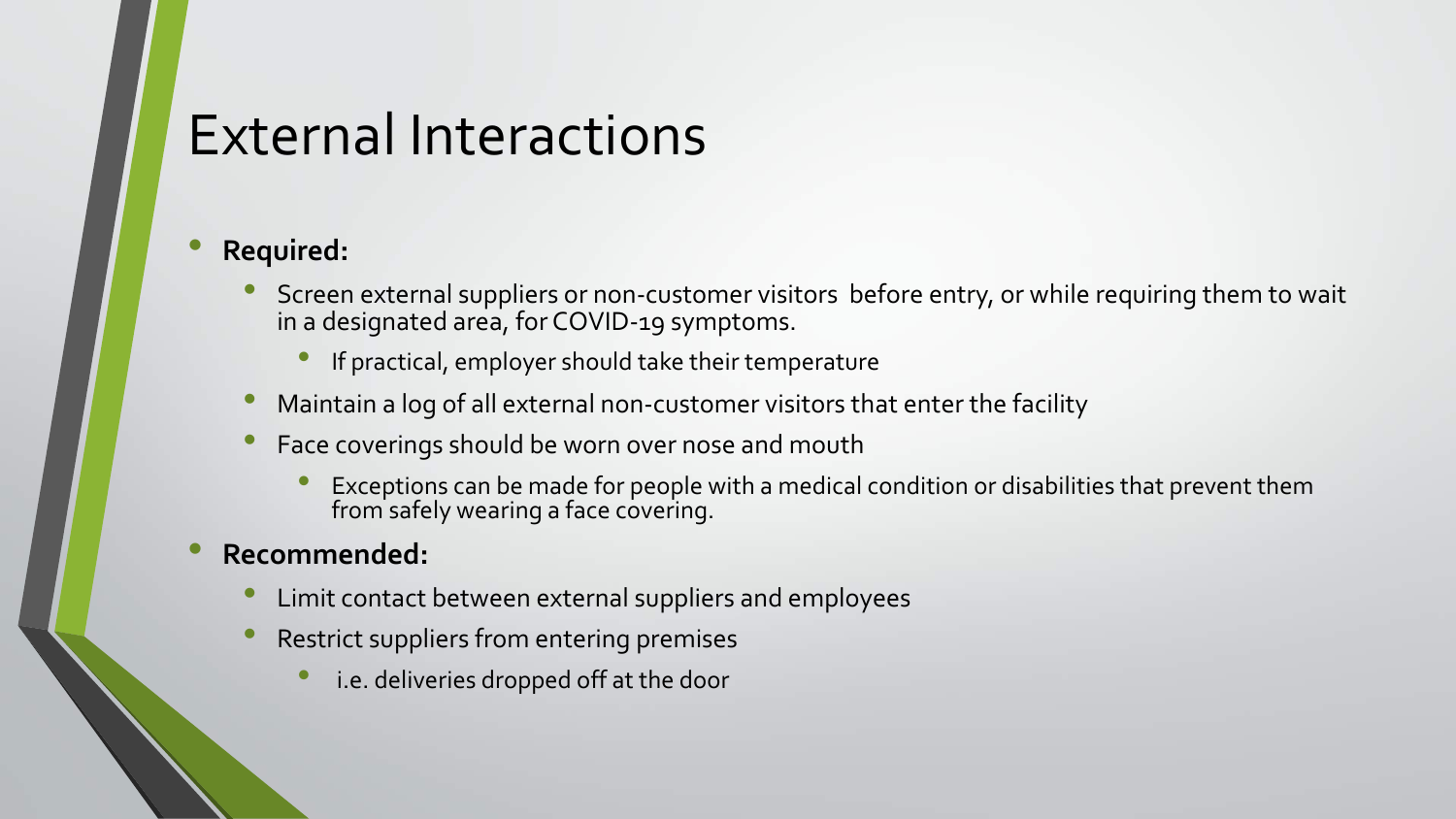### Customer Behaviors

- 6-person party limit
- Implement a reservation or call ahead model, if practical
- All outdoor dining areas must be staffed to ensure social distancing will be maintained prior to guests being seated.
- Customers should wait for services off premises, either outdoors and maintaining social distance of 6 feet with use of recommended face coverings, or in their vehicles
	- Customers should be seated immediately upon entry.
- Customers should wear face coverings over their nose and mouth while on premises, except while eating and drinking at the table
	- Exceptions can be made for people with medical conditions or disabilities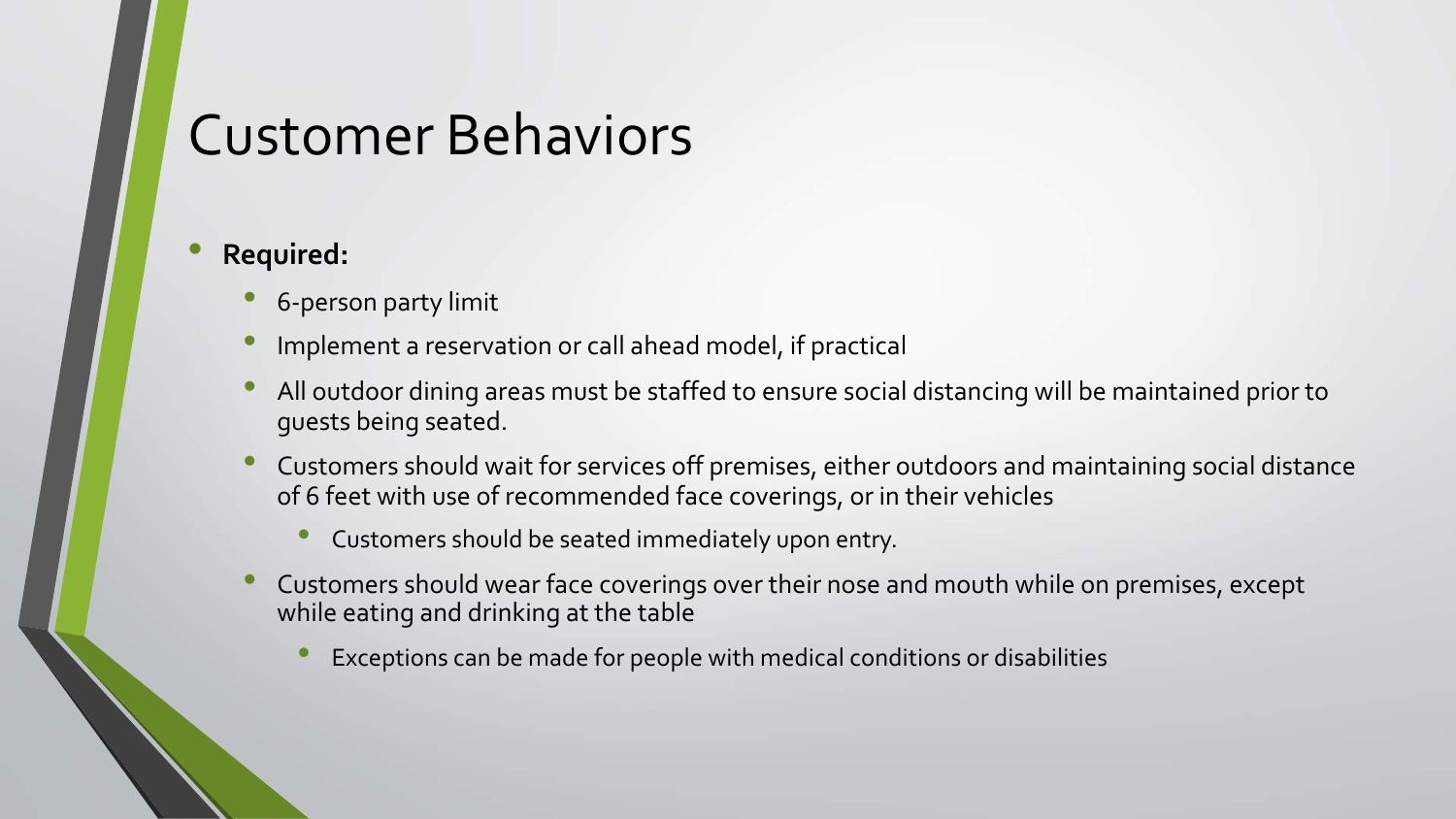### Customer Behaviors

- Before allowing entrance, establishments should ask whether the customer is currently exhibiting COVID-19 symptoms
	- If practical, the employer should take customer temperature using a thermometer (infrared/thermal cameras preferred, touchless thermometers permitted)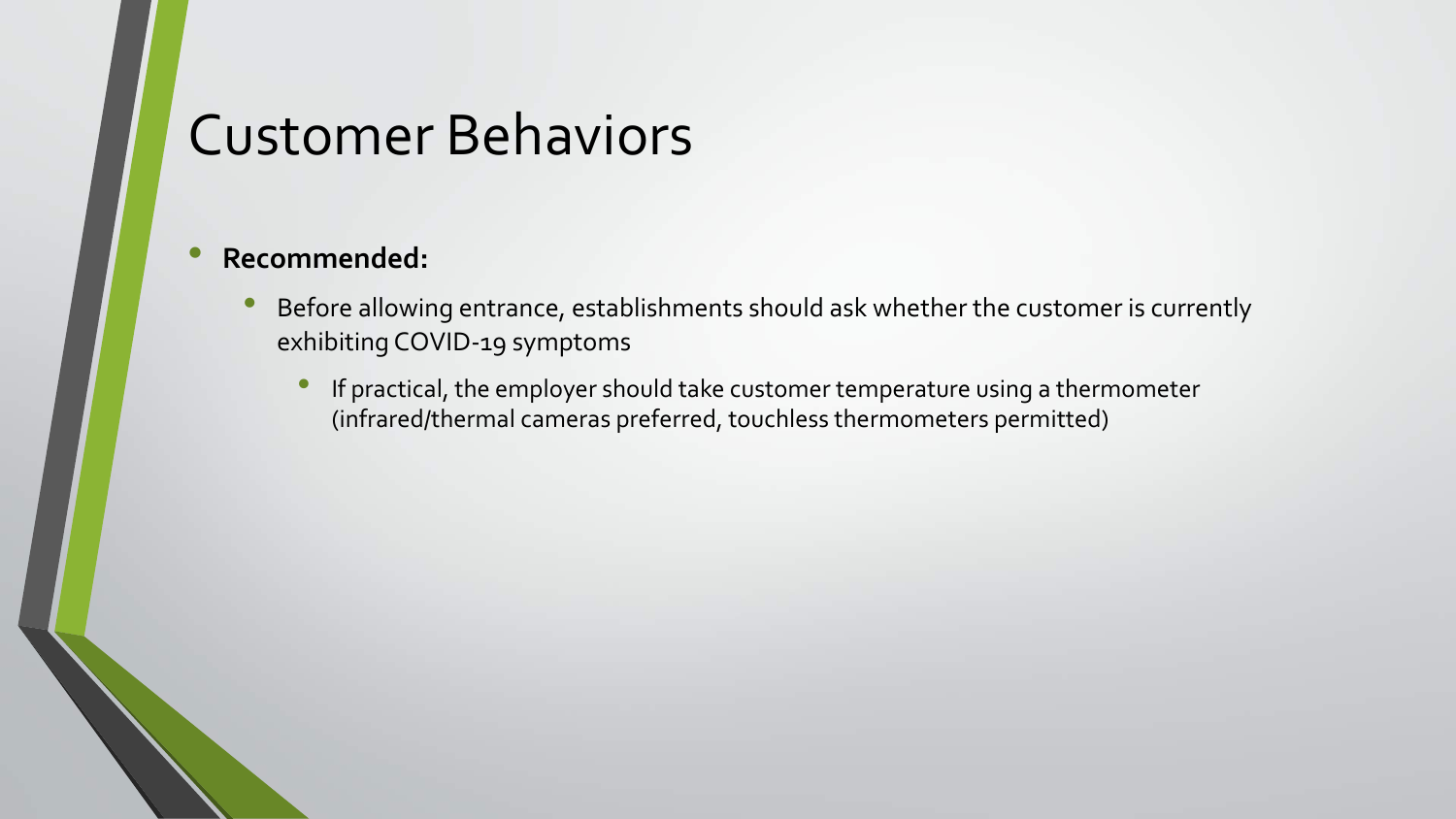### Handouts

- Checklists, Signage, and posters are available:
	- <https://dceocovid19resources.com/assets/Restore-Illinois/businesstoolkits/restaurantbars.pdf>
- Wellness screening templates
	- IDPH\_Symptom monitoring forms 1.6.pdf
	- Employee Monitoring Tool.docx 03092020.pdf